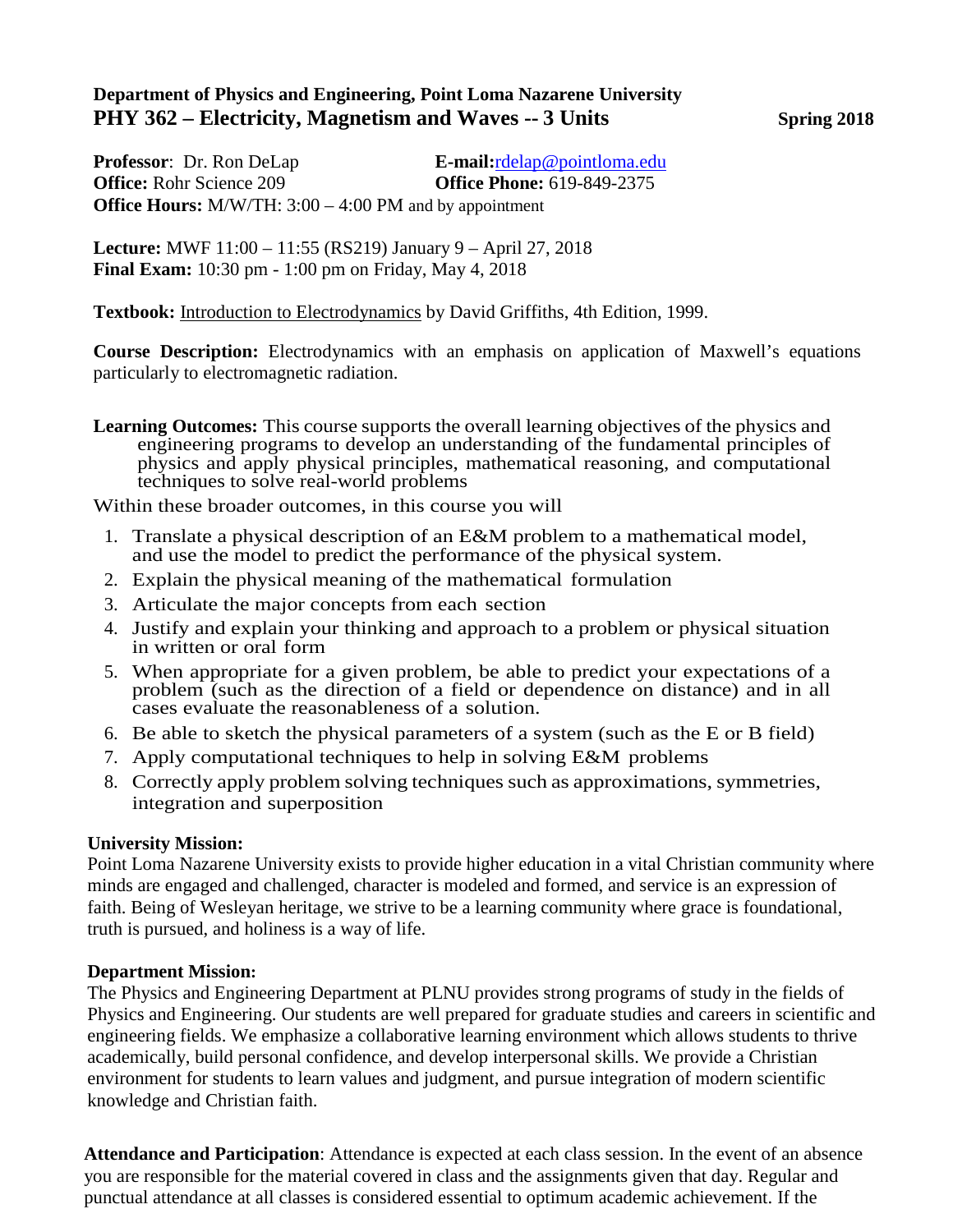student is absent from more than 10 percent of class meetings, the faculty member can file a written report which may result in de-enrollment. If the absences exceed 20 percent, the student may be deenrolled without notice until the university drop date or, after that date, receive the appropriate grade for their work and participation. See

[http://catalog.pointloma.edu/content.php?catoid=24&navoid=1581#Class A](http://catalog.pointloma.edu/content.php?catoid=24&amp%3Bnavoid=1581&Class)ttendance in the Undergraduate Academic Catalog.

**Academic Honesty**: Students should demonstrate academic honesty by doing original work and by giving appropriate credit to the ideas of others. Academic dishonesty is the act of presenting information, ideas, and/or concepts as one's own when in reality they are the results of another person's creativity and effort. A faculty member who believes a situation involving academic dishonesty has been detected may assign a failing grade for that assignment or examination, or, depending on the seriousness of the offense, for the course. Faculty should follow and students may appeal using the procedure in the university Catalog. See

[http://catalog.pointloma.edu/content.php?catoid=24&navoid=1581#Academic H](http://catalog.pointloma.edu/content.php?catoid=24&amp%3Bnavoid=1581&Academic)onesty for definitions of kinds of academic dishonesty and for further policy information.

**Academic Accommodations**: If you have a diagnosed disability, please contact PLNU's Disability Resource Center (DRC) within the first two weeks of class to demonstrate need and to register for accommodation by phone at 619-849-2486 or by e-mail at [DRC@pointloma.edu.](mailto:DRC@pointloma.edu) See Disability Resource Center and the PLNU catalog for additional information. Students with learning disabilities who may need accommodations should discuss options with the instructor during the first two weeks of class. For more details see the PLNU catalog:

[http://catalog.pointloma.edu/content.php?catoid=24&navoid=1581#AcademicAccommodations](http://catalog.pointloma.edu/content.php?catoid=24&amp%3Bnavoid=1581&AcademicAccommodations)

**Class Enrollment:** It is the student's responsibility to maintain his/her class schedule. Should the need arise to drop this course (personal emergencies, poor performance, etc.), the student has the responsibility to follow through (provided the drop date meets the stated calendar deadline established by the university), not the instructor. Simply ceasing to attend this course or failing to follow through to arrange for a change of registration (drop/add) will result in a grade of F on the official transcript.

**Credit Hour:** In the interest of providing sufficient time to accomplish the stated course learning outcomes, this class meets the PLNU credit hour policy for a 4-unit class delivered over 16 weeks. Specific details about how the class meets the credit hour requirements can be provided upon request.

**Final Exam: The Final Exam will be taken on May 4th from 10:30-1:00 PM.** The final exam date and time is set by the university at the beginning of the semester and may not be changed by the instructor. This schedule can be found on the university website and in the course calendar. No requests for early examinations will be approved. Only in the case that a student is required to take three exams during the same day of finals week, is an instructor authorized to consider changing the exam date and time for that particular student.

**Copyright Protected Materials:** Point Loma Nazarene University, as a non-profit educational institution, is entitled by law to use materials protected by the US Copyright Act for classroom education. Any use of those materials outside the class may violate the law.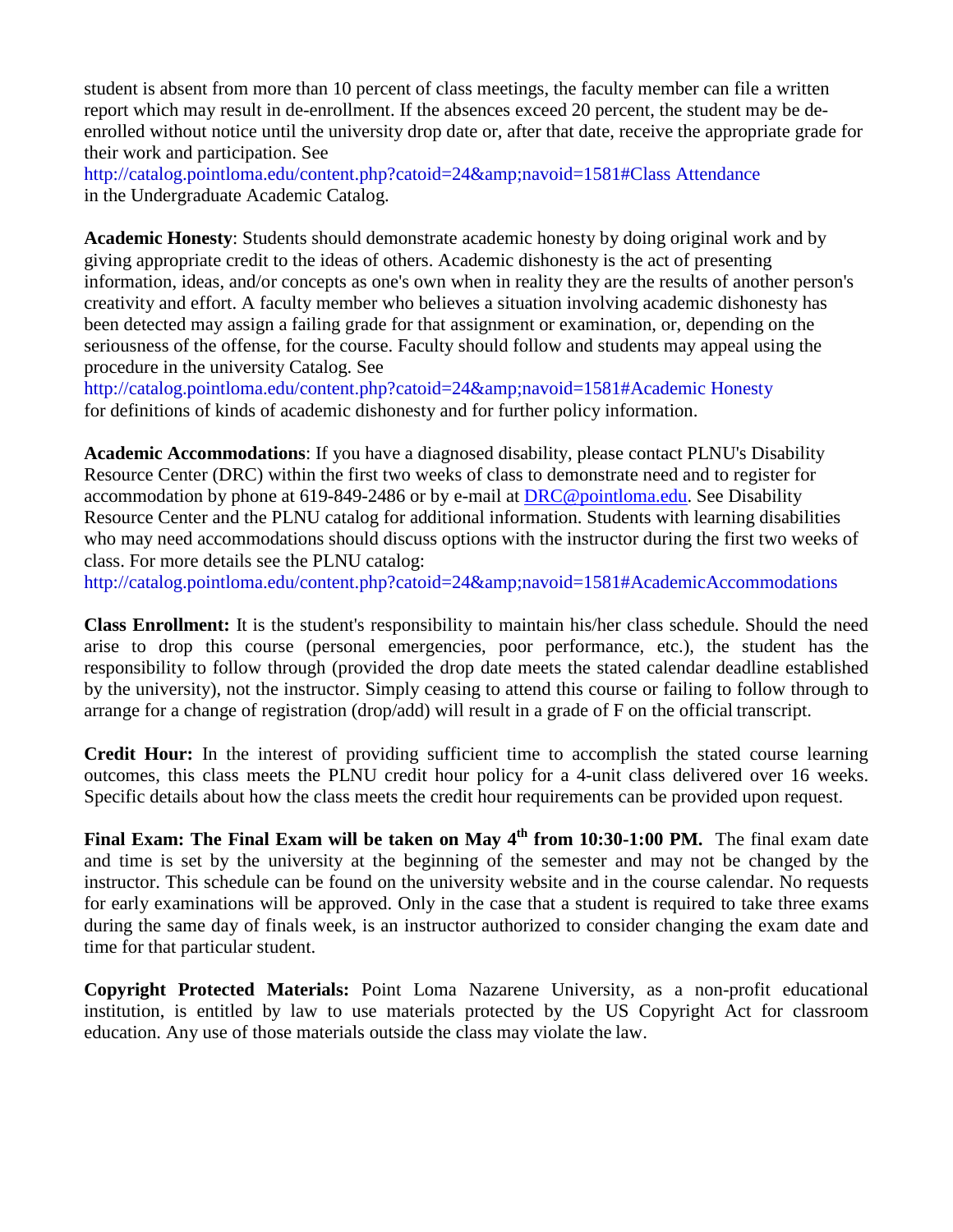**Pre-Class:** To come prepared for each class there is a reading assignment, as listed in the course calendar in this syllabus. From time to time a quiz will be given at the beginning of class, covering the assigned reading. These quizzes will account for 5% of the grade.

Homework: Weekly homework assignments will be announced on Canvas. You are allowed to work together on homework, but it is important to understand that completion and understanding of these problems are critical to your success in the class. Late work receives a 20% reduction in possible value per day. *It is critical that you understand completely* how the homework problems are solved, if you wish to do well in this course.

**Project:** There will be one assigned project for this class involving a computer simulation or an actual build of a device. Details will be provided in class, and the project will be worth 10% of your overall grade.

Tests: There will be four tests during the semester in this class. A comprehensive final exam is scheduled at  $10:30 - 1$  pm on Friday May  $4<sup>th</sup>$  during finals week. All of the tests and the final exam are closed book. Partial credit will be given for correct reasoning at any step of a problem, but only if it is communicated clearly enough for the instructor to understand. For problems that call for solution or explanation, no credit will be given for an answer alone; the method or reasoning must also be shown. No make-up exams are allowed except for warranted circumstances. You must take ALL the exams in order to pass the class.

**Information Sharing:** All lecture notes, lab handouts, grades, and relevant course materials will be posted on Canvas.

|  | Final Grade: The points you receive during the course are weighted as follows: |  |
|--|--------------------------------------------------------------------------------|--|
|--|--------------------------------------------------------------------------------|--|

| <b>Component</b> | Weight                         |
|------------------|--------------------------------|
| Quizzes          | $\%$                           |
| Homework         | $\%$<br>25                     |
| Project          | $\frac{0}{0}$<br>10            |
| Tests $(4)$      | $(10\%$ each)<br>$\frac{0}{0}$ |
| Final Exam       | $\%$                           |

The grade you earn in this course will be based on the following scale:

|            |                                                                                               |      | B    |      |      | $\overline{\mathsf{C}}$ |      |      |      |      |
|------------|-----------------------------------------------------------------------------------------------|------|------|------|------|-------------------------|------|------|------|------|
| $\mid$ 100 | $-$   92.4 -   89.4 -   87.4 -   82.4 -   79.4 -   77.4 -   72.4 -   69.4 -   67.4 -   59.9 - |      |      |      |      |                         |      |      |      |      |
| 92.5       | 89.5                                                                                          | 87.5 | 82.5 | 79.5 | 77.5 | 172.5                   | 69.5 | 67.5 | 60.0 | 56.0 |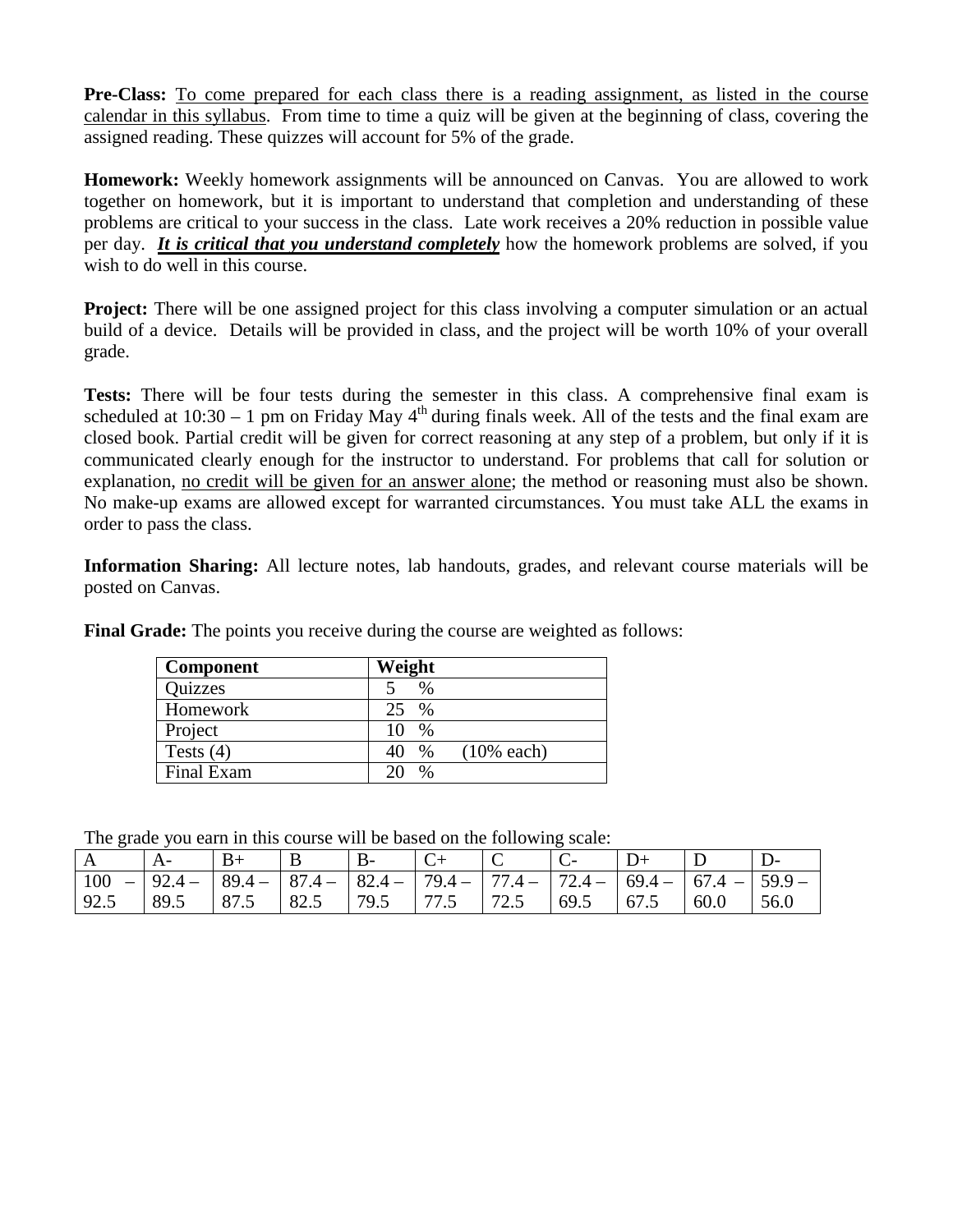## **PHY362: Electricity, Magnetism and Waves II (Spring 2018)**

(Tentative Course Calendar, Subject to Updates)

| <b>Date</b>  | <b>Topic</b>                                        | Reading<br>(BEFORE class) |             |
|--------------|-----------------------------------------------------|---------------------------|-------------|
|              |                                                     |                           |             |
| T 01/09/18   | Introductions, Review of surface and line integrals |                           |             |
| W 01/10/18   | Review of volume integrals                          | 1.3                       | Review 1    |
| F 01/12/18   | Charge and Poynting vector                          | 8.1                       | Review 2    |
|              |                                                     |                           |             |
| M 01/15/18   | No Class (Martin Luther King Jr. Day)               |                           |             |
| W 01/17/18   | <b>Maxwell Stress Tensor</b>                        | $8.2.1 - 8.2.2$           | Hw 8.1      |
| F 01/19/18   | <b>Conservation of Momentum</b>                     | 8.2.3-8.2.4               |             |
|              |                                                     |                           |             |
| M 01/22/18   | Wrap up - momentum                                  | 8.3                       | Hw 8.2      |
| W 01/24/18   | Exam $#1$                                           |                           |             |
| F 01/26/18   | 1-D waves                                           | 9.1.1-9.1.2               |             |
|              |                                                     |                           |             |
| M 01/29/18   | BC and polarization                                 | 9.1.3-9.1.4               |             |
| W 01/31/18   | EM plane waves                                      | 9.2.1-9.2.2               | Hw 9.1      |
| F 02/02/18   | Energy and Momentum in plane waves                  | 9.2.3                     |             |
|              |                                                     |                           |             |
| M 02/05/18   | EM waves in matter I                                | $9.3.1 - 9.3.2$           | Hw 9.2      |
| W 02/07/18   | EM waves in matter II                               | 9.3.3                     |             |
| F 02/09/18   | EM waves in conductors I                            | 9.4                       |             |
|              |                                                     |                           |             |
| M 02/12/18   | EM waves in conductors II                           | 9.4                       | Hw 9.3      |
| W 02/14/18   | Wave guides I                                       | 9.5                       |             |
| $F$ 02/16/18 | Wave guides II                                      | 9.5                       |             |
|              |                                                     |                           |             |
| M 02/19/18   | Review                                              |                           | Hw 9.4, 9.5 |
| W 02/21/18   | Exam $#2$                                           |                           |             |
| F 02/23/18   | Review of potentials                                | 10.1.1                    |             |
|              |                                                     |                           |             |
| M 02/26/18   | Gauge Transformations                               | 10.1.2-10.1.3             |             |
| W 02/28/18   | <b>Retarded Potentials</b>                          | 10.2.1                    | Hw 10.1     |
| F 03/02/18   | Jefimenko's equation                                | 10.2.2                    |             |
|              |                                                     |                           |             |
| M 03/05/18   | <b>No Class (Spring Break)</b>                      |                           |             |
| W 03/07/18   | <b>No Class (Spring Break)</b>                      |                           |             |
| F 03/09/18   | <b>No Class (Spring Break)</b>                      |                           |             |
|              |                                                     |                           |             |